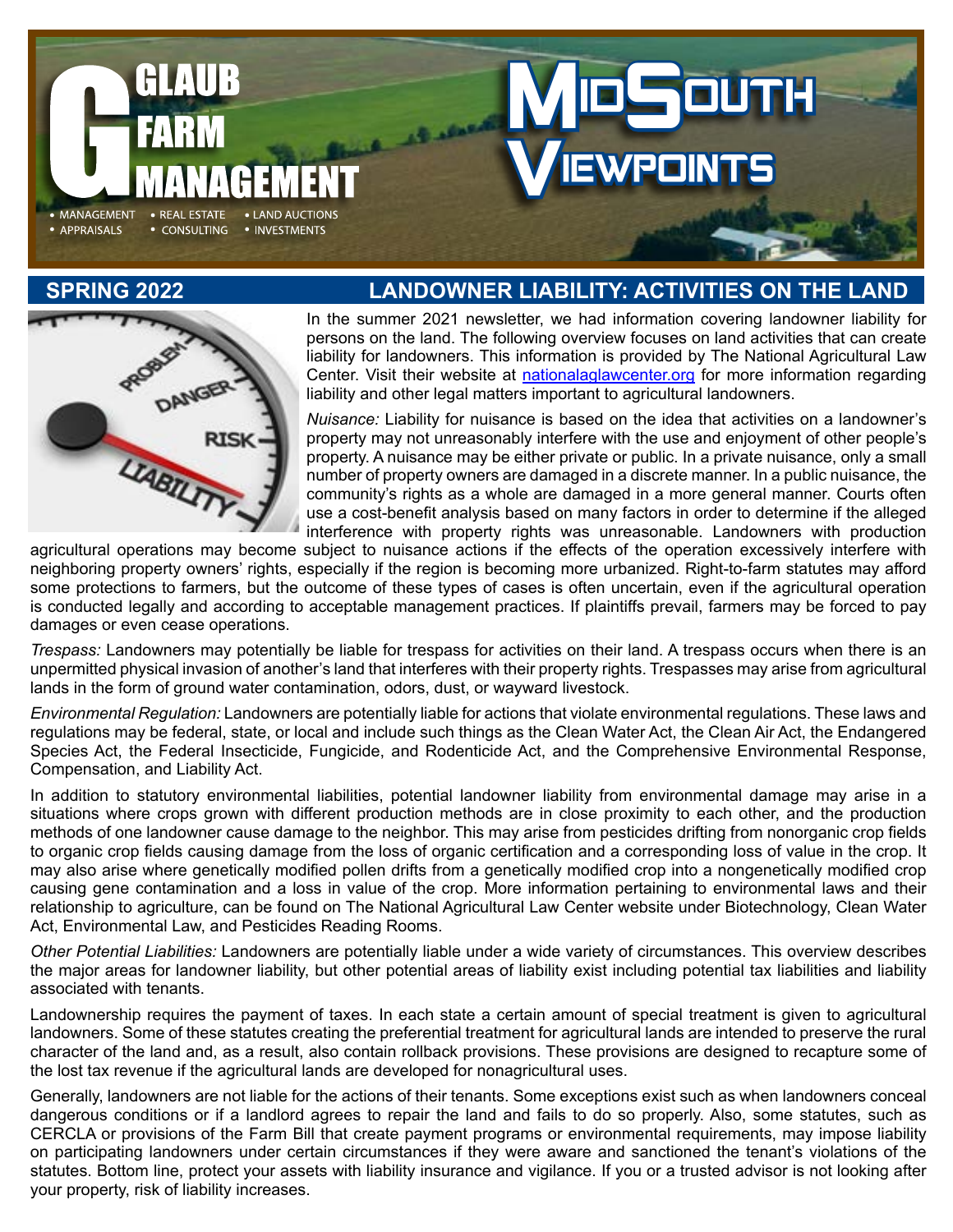## **2022 MID-SOUTH LAND VALUES REPORT NOW AVAILABLE**

Land values are holding steady according to the recently released Mid-South Land Values and Lease Trends Report, an 86-page assessment published by the Mid-South Chapter of the American Society of Farm Managers and Rural Appraisers.

"The report highlights recent upward trends with farmland values, sales, and rents across Arkansas, Louisiana, and Mississippi and parts of western Tennessee," said Allen Swain, President of the Mid-South Chapter of the ASFMRA.

Additionally, the report contains editorials on mapping software, waterfowl habitats and feral hog management as well as the cattle, timber and poultry industries. While the values and trends for each evaluated region have unique characteristics and variables, the overall outlook for Mid-South land values is positive.

"The availability of good, top-quality investment grade farmland continues to be limited: this is a continuing trend over the past few years. Overall, farmland prices remain steady and, in many cases, have increased since the last publication," said Tyler Mullins, ARA, Land Trends Publication Chair.



Copies of the report are \$10 each and may be obtained by visiting [asfmra.org/LandTrendMS,](https://www.asfmra.org/LandTrendMS) by downloading the ASFMRA mobile app at [asfmra.org/app](https://www.asfmra.org/app) or by contacting a local land expert as listed on the ASFMRA online [membership directory](https://www.asfmra.org/directory/find-experts2).

"Glaub Farm Management is pleased to be a founding supporter of this annual publication. The land book provides valuable information to Mid-South land owners. Too often we meet landowners, who are ill-informed, and this publication provides a base of knowledge before discussing a specific property with a land professional," said Jeffrey Hignight, AFM..

Now in its fifth year, the land values report supports the chapter's goal of serving as the premier information center for rural and farm landowners across the Mid-South. By providing an overall view of the Mid-South farmland market, the publication is a general source of information and is not intended to replace the knowledge and expertise of a qualified land professional, who should be consulted prior to making important decisions involving farm property.

Such professionals—farm managers, appraisers and consultants in the chapter's four-state area—are listed in the report along with their contact information. Members with AFM, ARA, RPRA, and AAC after their names have earned designations through ASFMRA. To earn and maintain accreditation, ASFMRA members must achieve and demonstrate heightened levels of knowledge through testing, continuing education, practical field experience and ethical accountability within their designated disciplines.

#### **SOIL FERTLITY**

## **BY SAM KING**



Typical agricultural production methods can have negative effects on the soil in which crops are grown and the surrounding environment. These concerns are something that Glaub Farm Management takes seriously and seeks to carefully steward the land we manage considering this. One way in which we can do this is by conducting regular soil tests. We have a partnership with an agriculture lab in Missouri that utilizes soil analysis methods which compare more than just selected nutrients and soil pH. We look for a broad range of macro and micronutrients as well as organic matter, Cation Exchange Capacity (CEC) and ratios of nutrients such as calcium and magnesium which can affect physical properties of the soil as well. Analyses such as these give us a broader context of how to address issues of soil compaction, nutrient availability, water storage capacity in the soil, and minimize soil runoff. Soil health is more than just managing nutrients and pH but includes management of soil microbiological life and the factors that impact their health as well.

Ted and Sam attended a meeting in Missouri with two consultants that we often use, Neal

Kinsey and Damon Dowdy. At this meeting we discussed soil fertility and how to manage soil nutrients to create the optimal habitat in the soil for microbiological activity. Soil microbes help to decompose organic matter deposited by the crop residue or introduced from manures such as chicken litter and leave forms of these nutrients that are easily digestible and readily available for plants. By introducing organic matter, reducing tillage, and ensuring a healthy soil physical structure which provides water and air to feed soil microbes, we can naturally introduce a full range of macro and micronutrients that were not available before and provide them to plants in a sustainable method.

A proper balance of nutrients also has some effects on soil physical structure. Reducing soil compaction and allowing for more water infiltration increases the water storage capacity for the soil, which means we can store more rainfall in the soil and irrigate less often, while providing adequate oxygen for microbiological life.

Different nutrients such as calcium and clay particles bind together to resist soil structure breakdown. Thus, managing levels of calcium can decrease soil erosion. Phosphorus is a source of energy for the plant, while boron and copper are necessary for reproduction (creating the fruit). This information allows us to make informed decisions about tillage, land leveling, crop rotations, irrigation strategies, and cover crop planting to name a few. Our goal is not to just grow large plants, but to produce high, healthy yields while balancing input costs to the highest economic benefit while maintaining long-term soil health for future crops to benefit from.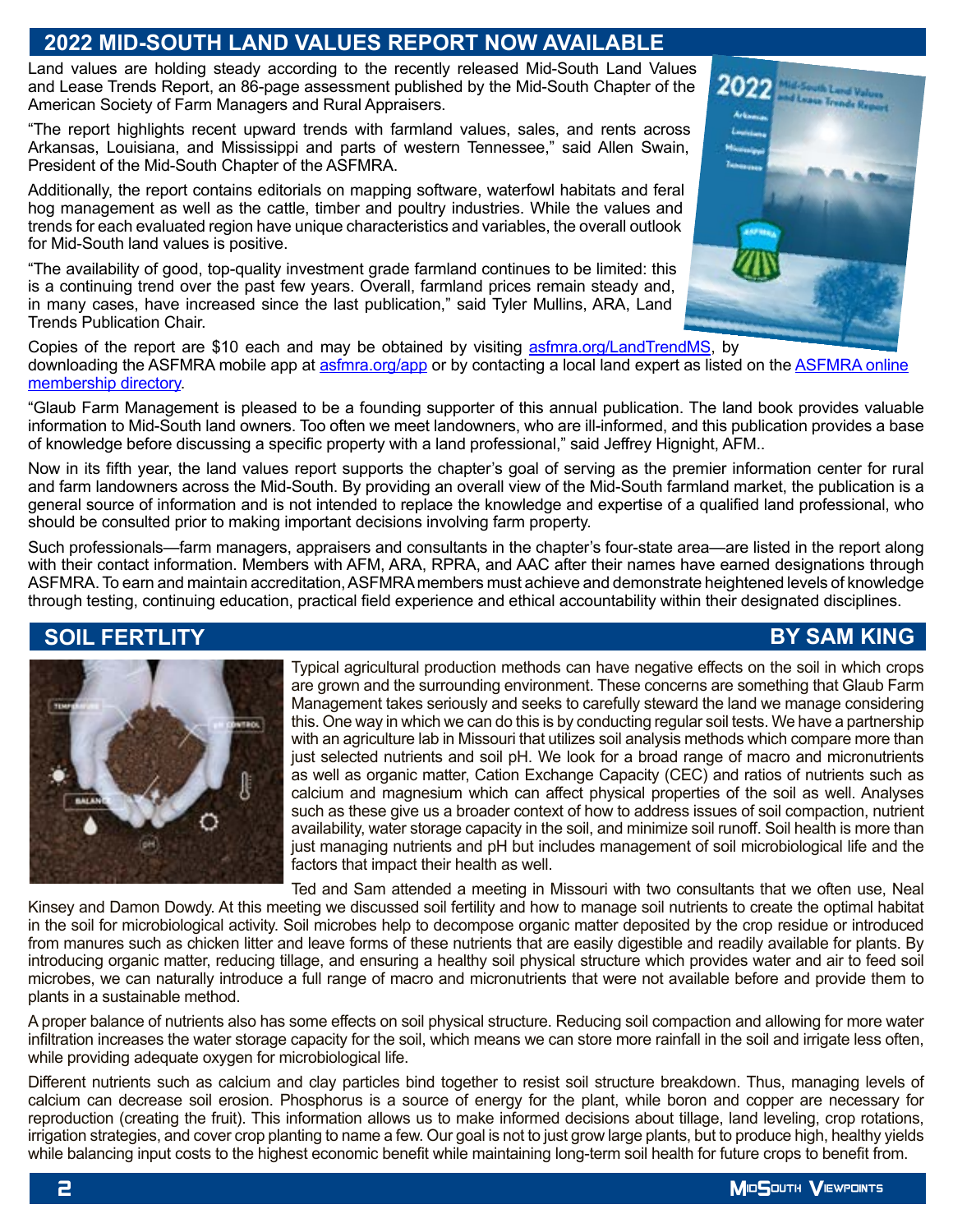## THE FUTURE OF NITROGEN FERTILIZER BY JEFFREY HIGNIGH

Supply disruptions from Covid-19 and now instability caused by Russia's invasion into Ukraine will cause greater global food insecurity. The decline will result in fewer commodity exports from both Russia and Ukraine, which are the  $1<sup>st</sup>$  and  $5<sup>th</sup>$  largest wheat exporters, respectively which may domino to other countries banning food exports to shore up their supplies. The last food disruption was a catalyst for the Arab Spring beginning in 2010 which spread across many countries and caused major populous unrest.

The second disruption due to the invasion is natural gas supply and cost. Natural gas is a key ingredient used to create two nitrogen fertilizers, ammonia and urea. The Europeans are the largest exporters of nitrogen which rely on cheap Russian natural gas. Currently the cost of natural gas has skyrocketed and at the same time the Europeans are weening themselves off Russian fuel.



The current disruptions will most likely lead to unforeseen consequences around the globe. While this situation, we hope, is short term, the longer term issue is sustainability. According to the Institute for Productivity, the Haber-Bosch process uses 1% of global energy. This process, developed in the early 20<sup>th</sup> century, creates a majority of the nitrogen used in agricultural crop production. Scientist are working to make the Haber-Bosch process more efficient and develop a cost effective method to generate hydrogen without the use of fossil fuels. Solving the hydrogen puzzle could lead to a carbon neutral and green synthetic fertilizer.

Other scientists are approaching sustainable nitrogen through microbes, genetics and slow release fertilizer. Researchers at North Carolina State are rethinking fertilizer with use of microbes and plasma. The University is researching several microbes that can convert nitrogen in the air into ammonium. They are also working with plasma in waste water treatment and then using the nitrates in fertigation systems to send both water and nutrients directly to the roots. This system removes surface irrigation runoff which carries nitrates and phosphates into waterways. There are a few companies such as Pivot Bio and Kula Bio offering microbe products that can be applied on commercial operations. Currently the products are able to replace about 20% of synthetic nitrogen in corn but the goal of these companies is to fully replace synthetics.

Another interesting research avenue is developing crops which affix their own nitrogen. Legumes such as soybeans and peanuts create their own nitrogen. Plants such as rice, corn, wheat, and cotton need exogenous nitrogen sources. Scientist at UC Davis discovered tropical corn species that can fix atmospheric nitrogen. They found that the corn can produce about 30% to 80% of its life cycle needs. The corn does this by producing a gel like substance on the aerial roots stock. The gel is a host for bacteria that converts atmospheric nitrogen. Further research is being conducted to determine if this trait can be bred into commercial corn cultivars through traditional or newer breeding techniques.

A third approach to fertilizer is utilizing bio-base products and timed release products. Currently there are commercial companies providing products that are a replacement for synthetic fertilizer. One company, Anuvia, manufactures enhancedefficiency fertilizer products that deliver slow-release nutrients without relying on polymers or chemically-based slow release technologies. This is done through a novel manufacturing process that creates a product that mimics organic matter in the soil.

The increased costs of nitrogen will create more interest in alternative fertilizers from both investors and producers. For the USA to continue its leadership position in agricultural production, more efficient processes for synthetic production, genetic exploration, and the new frontier of microbe utilization will all be required.

#### **VERBAL LEASE NOTIFICATION DATES**

Many landowners still work with verbal leases. Although we do not recommend for numerous reasons, the main point of this article is to inform landowners of the verbal lease notification dates within our working area. If you are considering new lease terms for 2023 or intend to sell your property, it is highly advised to provide written and acknowledge notice to your tenant as required by your state. The following is our interpretation of state codes dealing with verbal lease termination notices. This information does not apply to a written agreement as the notice procedures would be described. Please visit with your legal counsel to discuss their interpretation of farmland verbal lease notices.

Arkansas –AR Code § 18-16-105, the owner of farmlands that are rented or leased under an oral rental or lease agreement may elect not to renew the oral rental or lease agreement for the following calendar year by giving written notice by certified mail to the renter or lessee on or before June 30 that the oral rental or lease agreement will not be renewed for the following calendar year.

*Mississippi –MS Code § 89-7-23 (2013)*, leases in Mississippi that do not expire at a fixed time require written notice to be given at least two months from the end of the year or lease term. Lease terms of a half year or quarter year must have at least one month's notice of termination, and lease terms lasting monthly or weekly must have one week's notice of termination.

*Missouri –MO Rev Stat § 441.050*, states either party may terminate a tenancy from year to year by giving notice, in writing, of his intention to terminate the same, not less than sixty days next before the end of the year. For a month-to-month lease, at least 30 days' notice must be given. All forms of lease termination notice must be delivered in writing.

*Tennessee -* Tennessee has no definitive law on termination notices for verbal agreements. The courts have ruled that a holdover tenant must be given at least six months notice prior to expiration of the lease term. Traditional agricultural lease years run from Jan. 1 to 31st. To be on the safe side, providing termination notice in writing on or before June 30 would be advised.